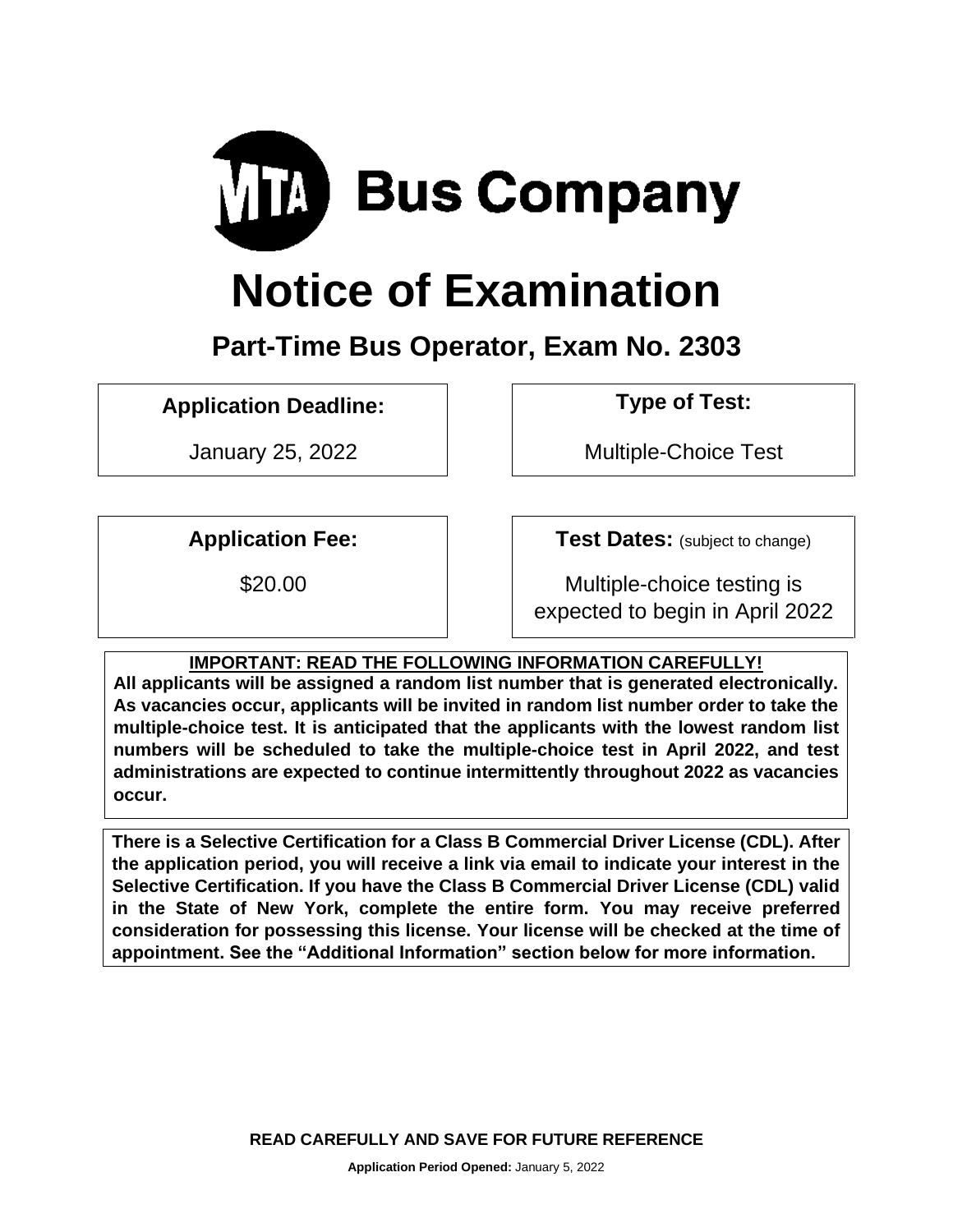# **JOB DESCRIPTION**

**Bus Operators,** under general supervision, operate buses carrying passengers in accordance with the rules and regulations of the MTA, New York State law and New York City traffic regulations. They ensure proper payment of fare; issue and collect transfers; ensure passengers' safety; protect the assigned vehicle; write reports concerning revenues, accidents, faulty equipment, and unusual occurrences; and perform related work.

Some of the physical activities performed by Bus Operators and environmental conditions they experience are: working in all weather conditions; walking up and down stairways and ramps in depots; hearing horns, buzzers and verbal warnings; distinguishing colored lights; seeing traffic hazards from all directions and from a distance; making visual inspections of buses; remaining in a sitting position for long periods; and climbing into and out of a Bus Operator's seat.

**Special Working Conditions:** Bus Operators may be required to work various shifts including nights, Saturdays, Sundays, and holidays.

(This brief description does not include all of the duties of this position.)

# **SALARY AND BENEFITS**

The current minimum salary for Part-Time Bus Operator is \$22.84 per hour. This rate is subject to change.

# **HOW TO QUALIFY**

There are no formal education or experience requirements for this position.

#### **REQUIREMENTS TO BE APPOINTED**

**Vaccination Requirement**: As of November 14, 2021, the Metropolitan Transportation Authority (MTA) is requiring all new hires to be fully vaccinated against Covid-19. "Fully vaccinated" means having received both doses of a 2-dose vaccine and two weeks have elapsed since the second dose, or having received 1 dose of a 1-dose vaccine and two weeks have elapsed since the dose.

You can request a medical or religious accommodation from this requirement by forwarding your requests to [Workforce.Relations@nyct.com.](mailto:Workforce.Relations@nyct.com) To contact us call, 347-643- 8209.

**Driver License Requirement:** At the time of appointment, you must possess either:

- 1. A Class A or B Commercial Driver License (CDL) valid in the State of New York with a passenger endorsement and no disqualifying restrictions that would preclude the performance of the duties of this title; or
- 2. A Motor Vehicle Driver License valid in the State of New York and a Learner Permit for a Class B CDL valid in the State of New York with a passenger endorsement and no disqualifying restrictions.

Your CDL or motor vehicle license, or any combination thereof, must have been valid in the State of New York for at least three years immediately prior to the date you are appointed to this position.

If you qualify under "2" above, your appointment will be subject to the receipt of a Class B CDL valid in the State of New York with a passenger endorsement and no disqualifying restrictions at the end of a special training course in bus operation. If you fail to successfully complete the special training course in bus operation, including the receipt of a Class B CDL valid in the State of New York with a passenger endorsement and no disqualifying restrictions, your employment will be terminated. If you have serious moving violations, a license suspension or an accident record, you may be disqualified.

(Continued)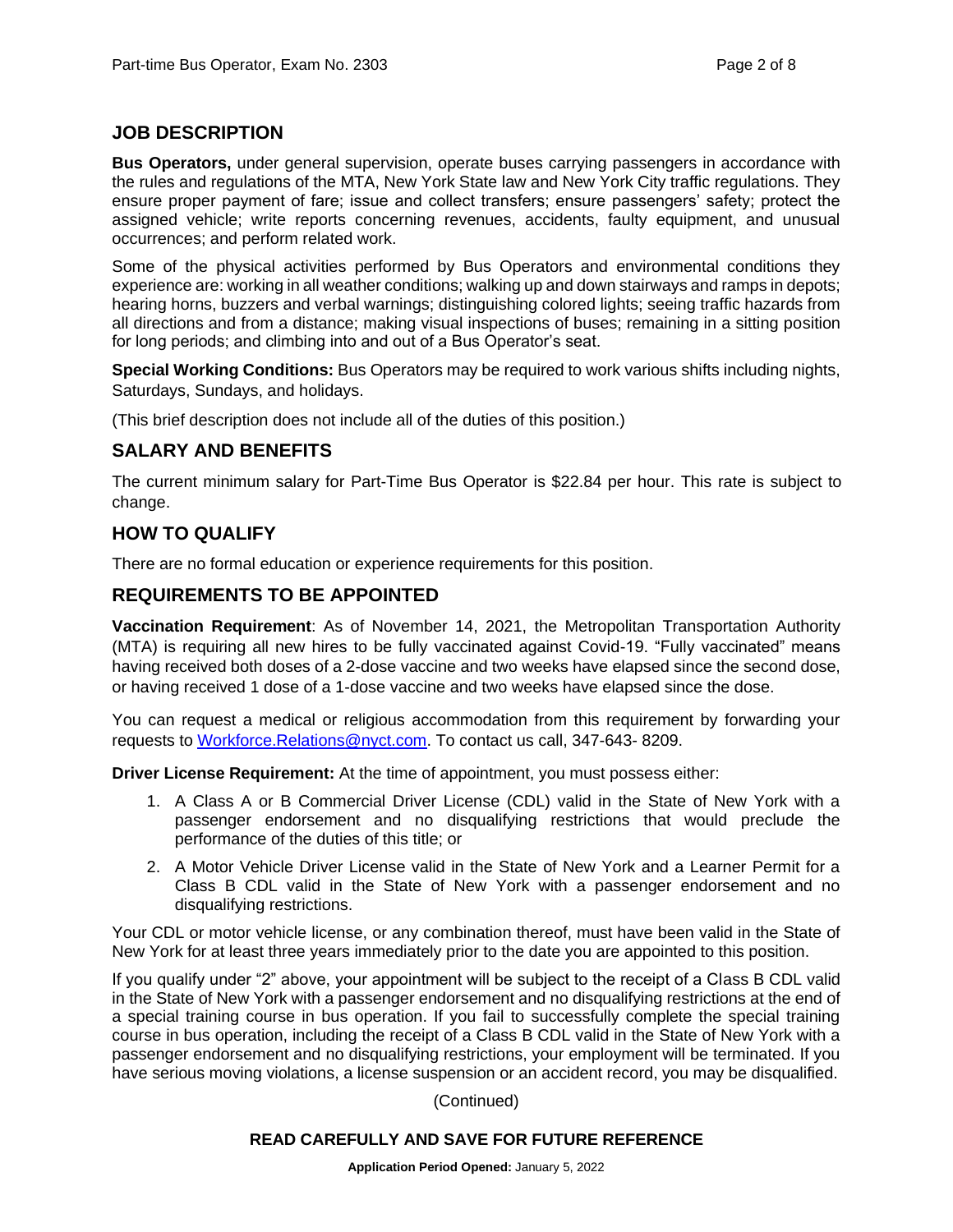# **REQUIREMENTS TO BE APPOINTED** (Continued)

The Class A or B Commercial Driver License (CDL) with a passenger endorsement and no disqualifying restrictions must be maintained for the duration of your employment in the title. Such license and/or Learner Permit must not include any restrictions which would preclude the performance of Bus Operator work.

**Commercial Motor Vehicle Driving Experience in the Military or New York National Guard**: If you are an active member or former member (discharged in the past year) of the military or New York National Guard and have experience driving a Commercial Motor Vehicle in the military or New York National Guard, you may be eligible for a waiver of the New York State commercial driving skills test through the New York State Department of Motor Vehicles. If you believe that you may be eligible for this waiver, you must apply for the waiver through the New York State Department of Motor Vehicles.

**Medical Requirement:** Medical guidelines have been established for the position of Part-Time Bus Operator. You will be examined to determine whether you can perform the essential functions of the position. Where appropriate, a reasonable accommodation will be provided for a person with a disability to enable such person to perform the essential functions of the job.

**Drug Screening Requirement:** You must pass a drug screening in order to be appointed, and if appointed, you will be subject to random drug and alcohol tests for the duration of your employment. Additionally, if you have tested positive on a drug or alcohol test or had a refusal to test during preemployment or while employed by a Federal DOT-regulated employer during the applicable period, you must have completed the Substance Abuse Professional (SAP) evaluation, referral and education/treatment process required by federal law in order to be promoted to this safety-sensitive position.

**Residency:** New York City residency is not required for this position.

**English Requirement:** You must be able to understand and be understood in English to perform the duties and responsibilities of the position.

**Proof of Identity:** Under the Immigration Reform and Control Act of 1986, you must be able to prove your identity and your right to obtain employment in the United States prior to employment with MTA Bus Company.

#### **HOW TO OBTAIN AN APPLICATION**

During the application period, you may apply online for this examination (see the Online Applications sub-section below). Or, if you are unable to apply online, you may obtain an electronic copy of the mail-in application package for this examination by emailing a request to [examsunit@nyct.com](mailto:examsunit@nyct.com) during the application period. The MTA Exam Information Center, located in the lobby of 180 Livingston Street, Brooklyn, NY 11201, is currently closed. If you believe you have a special circumstance (e.g., a disability, military duty) that prevents you from applying as instructed below, please refer to the Special Circumstances Guide referenced in the "Special Arrangements" section below.

# **HOW TO SUBMIT AN APPLICATION**

You must submit an application during the application period, and applications will **not** be accepted in person. Applicants who apply online and wish to request a Fee Waiver **must** only complete the Online Applications Steps 1 through 4 below.

(Continued)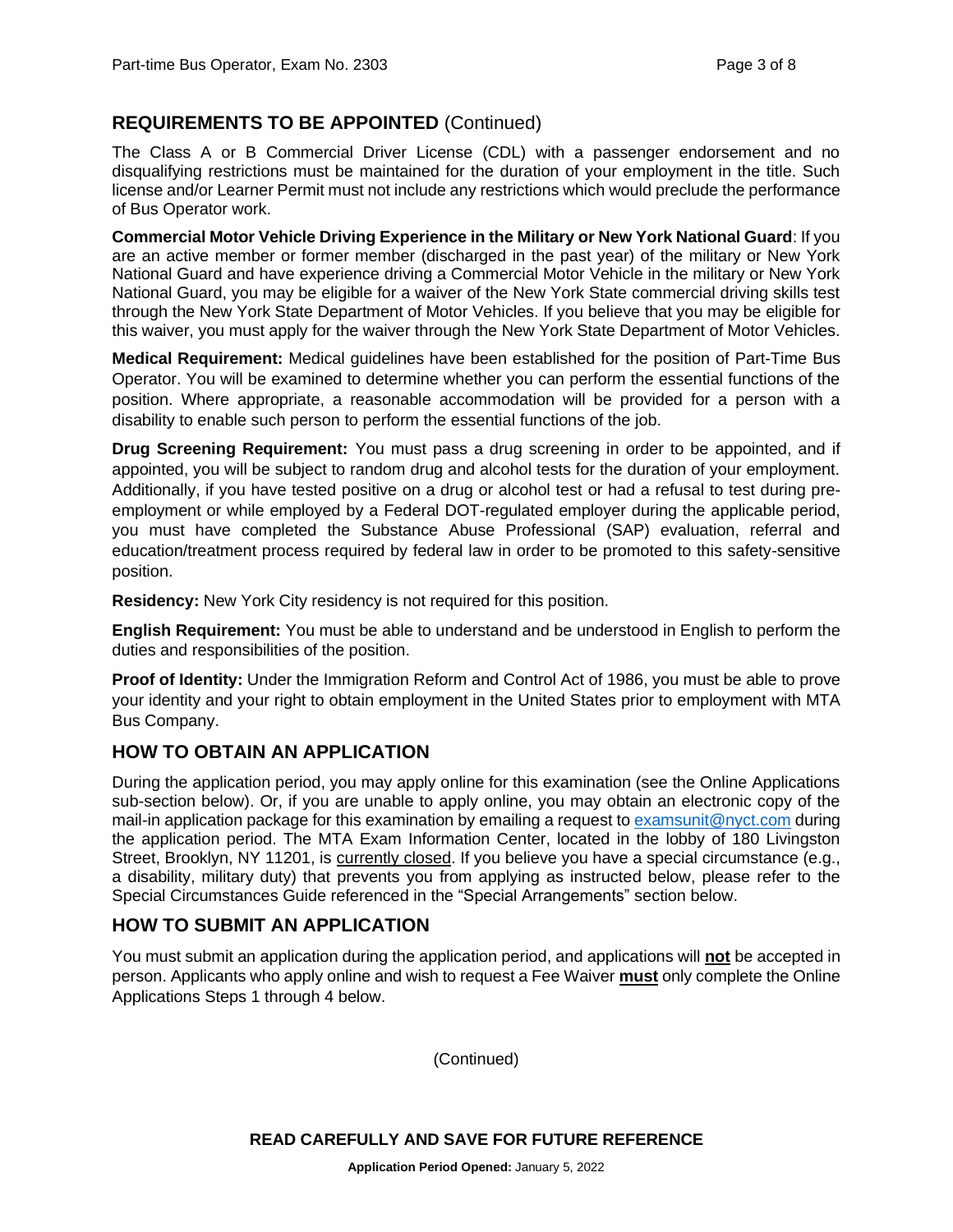# **HOW TO SUBMIT AN APPLICATION** (Continued)

#### **Online Applications:**

- 1. If you are not an active MTA employee, apply using [www.mymta.info/exams](http://www.mymta.info/exams) by the last day of the application period (Active MTA employees can apply using the "BSC" employee portal at [www.mymta.info\)](http://www.mymta.info/). Note: The application system may not function properly with mobile devices or tablets. For best results when applying, please use the latest version of Internet Explorer, open a new window, and avoid having multiple tabs open in the same window.
- 2. To apply, log into your existing account, or create an account if you do not yet have one.
- 3. Follow the steps to submit an application.
- 4. A confirmation number will appear on the same page after submitting your application (Save this number for future reference).

**IMPORTANT:** If you are requesting a fee waiver, you should not complete Steps 5, 6, or 7 below. Instead, by February 9, 2022, you must submit documentation supporting your fee waiver request by mail to Part-Time Bus Operator, Exam No. 2303, MTA NYC Transit, 180 Livingston Street, Room 4070, Brooklyn, NY 11201. You must include your full name, last 4 digits of your Social Security Number (SSN), your Applicant ID Number (if known), your online application confirmation number, and the exam title and number with your request. For fee waiver request documentation requirements, please refer to the Fee Waiver Request Guide, which is accessible online at [http://web.mta.info/nyct/hr/forms\\_instructions.htm](http://web.mta.info/nyct/hr/forms_instructions.htm) and will be attached to this Notice of Examination during the application period.

- 5. Below the confirmation number, a Pay Examination Fee button will appear for you to click to open the payment page.
- 6. A major credit card or a bank card associated with a bank account must be used when paying the application fee, and this fee will appear on your credit or bank card statement as "MTA NYCT Exam Fee." Note: Disputing the application fee could result in removal from this examination, and it might affect your ability to apply online for any future examinations.
- 7. You will be sent a confirmation email after you submit payment for the application fee (Save this email for future reference).

Note: If you have trouble paying the application fee after submitting your online application, please visit [http://web.mta.info/nyct/hr/forms\\_instructions.htm](http://web.mta.info/nyct/hr/forms_instructions.htm) to access the Online Payment Tutorial.

**IMPORTANT:** Your application submission confirms that you have read this Notice of Examination, including any dates and the requirements.

**Application Fee**: This fee is generally not refundable. Under special circumstances, you may be entitled to a refund. Please refer to the Department of Citywide Administrative Services ("DCAS") General Exam Regulation E.3.4 to determine if you are entitled to a refund. Please visit [http://web.mta.info/nyct/hr/forms\\_instructions.htm](http://web.mta.info/nyct/hr/forms_instructions.htm) to access the DCAS General Exam Regulations online. Application fee refund requests, along with any relevant supporting documentation, should be emailed to [examsmakeups@nyct.com](mailto:examsmakeups@nyct.com) or mailed to the address in the "Correspondence" section below.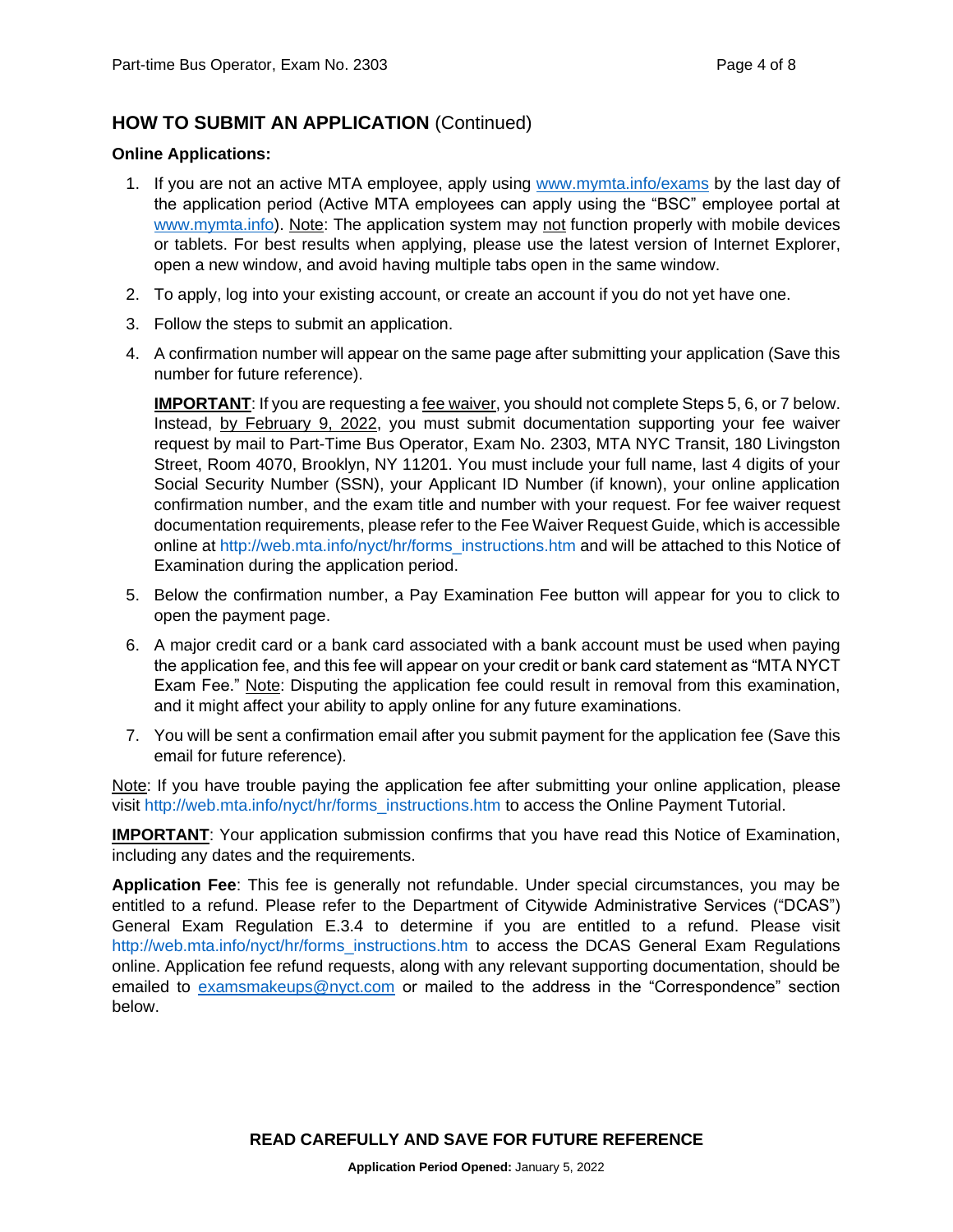# **RANDOM LIST NUMBER / ADMISSION LETTER**

A random list number will be generated electronically for you after all applications are processed, and you will be notified of what your random number is via email. At that time, you may also be notified of a potential multiple-choice test date.

As your random list number approaches, an Admission Letter will be mailed to you for the multiplechoice test. A paper copy of the Admission Letter is your ticket for admission to the test.

Candidates who successfully complete all components of the selection process and meet all requirements and conditions will be considered for employment in random list number order as vacancies arise.

Applicants **must** keep their mailing address **up to date**. Please refer to the "Correspondence" section below for instructions on how to update your address and other contact information.

#### **THE TEST**

You will be given a multiple-choice test. A score of at least 70% is required to pass this test. Your score on this test will determine your place on the eligible list.

The multiple-choice test may include questions that require the use of any of the following abilities:

**Written Comprehension** – The ability to understand written sentences or paragraphs. Example: Understanding written bulletins released by MTA New York City Transit.

**Written Expression** – The ability to use English words or sentences in writing so others will understand. Example: Writing incident reports regarding unusual occurrences.

**Short Term Memorization** – The ability to remember information, such as work assignments, rules, and procedures immediately after hearing them. Example: Remembering the bus route detour immediately after the detour was stated by the dispatcher over the two-way radio.

**Problem Sensitivity** – The ability to tell when something is wrong or likely to go wrong. It includes being able to identify the whole problem as well as elements of the problem. Example: Recognizing that a parked truck in the bus lane may interfere with the normal operation of the bus.

**Deductive Reasoning** – The ability to apply general rules to specific problems to come up with logical answers. It involves deciding if an answer makes sense. Example: Applying MTA New York City Transit rules and regulations to situations to determine the appropriate action that must be taken.

**Inductive Reasoning** – The ability to combine separate pieces of information, or specific answers to problems to form general rules or conclusions. It includes coming up with a logical explanation for why a series of unrelated events occur together. Example: Determining the action that must be taken based on a combination of observations and radio chatter from other Bus Operators and the Dispatcher.

**Information Ordering** – The ability to follow correctly a rule or set of rules to arrange things or actions in a certain order. The rule or set of rules used must be given. The things or actions to be put in order can include numbers, letters, words, pictures, procedures, sentences, and mathematical or logical operations. Example: Following the step-by-step instructions of a pre-trip inspection of a bus.

**Spatial Orientation** – The ability to tell where you are in relation to the location of some object or to tell where the object is in relation to you. Example: Reading a map and understanding where bus stops are in relation to your location.

(Continued)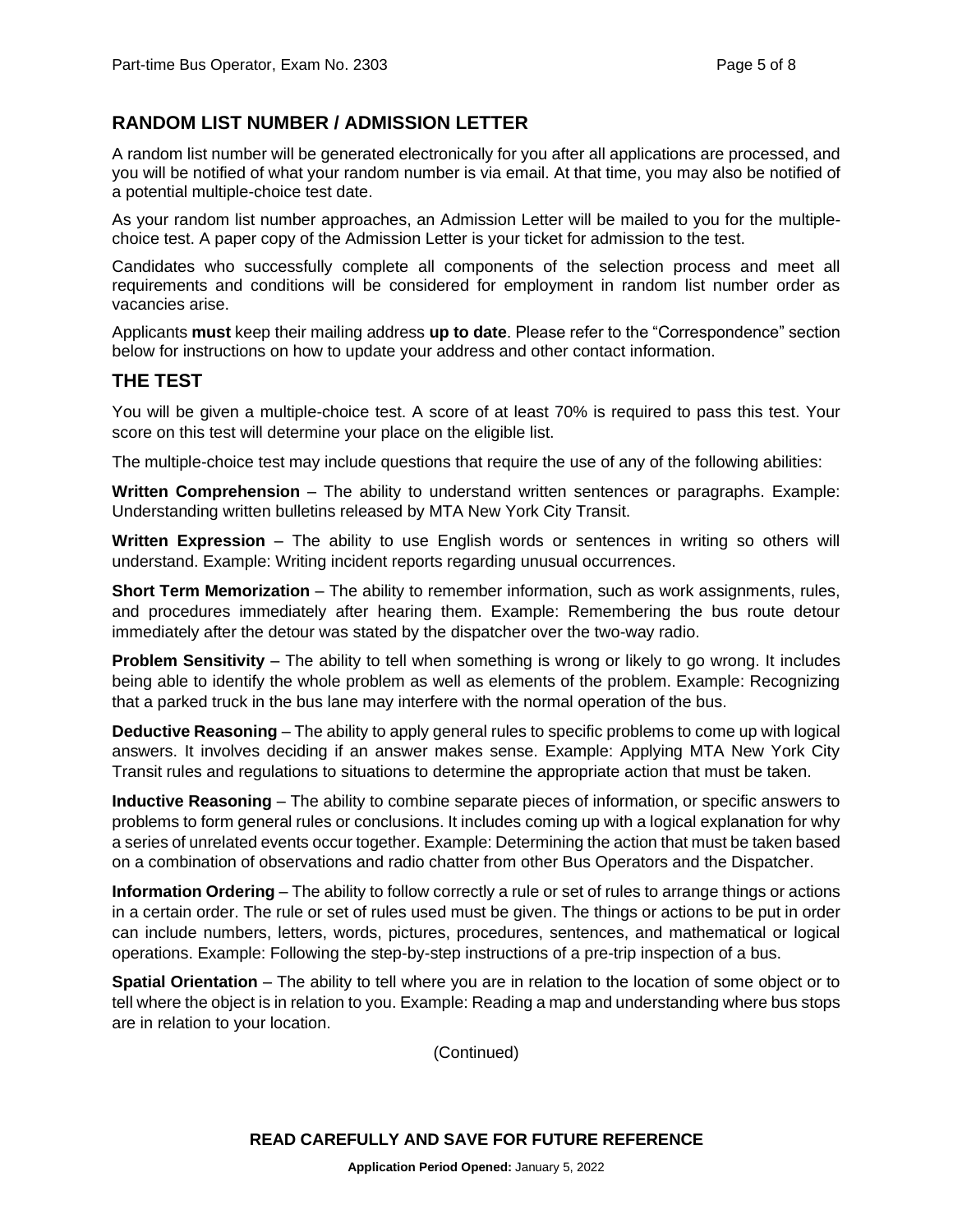# **THE TEST** (Continued)

**Visualization** – The ability to imagine how something will look after it is moved around or when its parts are moved or rearranged. Example: Understanding that the scene you saw in your front window is the same scene, just rotated when shown in your rear-view mirror after you pass the scene.

**Mechanical Aptitude** – The ability to understand and apply mechanical concepts and principles to solve problems. Example: Understanding that the bus needs fuel when the fuel gauge is near empty.

**Customer Service** – The ability to provide information to passengers in a professional and courteous manner. Example: Giving a passenger directions to a location.

# **TEST ADMINISTRATION GUIDELINES**

**Warning:** You are not permitted to enter the test site with cellular phones, smart watches, beepers, pagers, cameras, portable media players, or other electronic devices. Calculators are **not** permitted. Electronic devices with an alphabetic keyboard or with word processing or data recording capabilities such as planners, organizers, etc. are prohibited. If you use any of these devices in the building at any time before, during or after the test, you may **not** receive your test results, your test score may be nullified, and your application fee will **not** be refunded.

**Social Distancing** and other safety protocols, **including the wearing of masks**, will be required during the administration of the test. Further details will be provided on your Admission Letter.

You may not have any other person, including children, present with you while you are being processed for or taking the test and no one may wait for you inside of the test site while you are taking the test.

**Required Identification: You are required to bring one (1) form of valid (non-expired) signature and photo bearing identification to the test site**. The name that was used to apply for the exam must match the first and last name on the photo ID. A list of acceptable identification documents is provided below**. If you do not have an acceptable ID, you may be denied testing.** Acceptable forms of identification (bring one) are as follows: State issued driver's license, State issued identification card, US Government issued Passport, US Government issued Military Identification Card, US Government issued Alien Registration Card, IDNYC, Employer ID with photo, or Student ID with photo.

**Leaving:** You must leave the test site once you finish the test. If you leave the test site after being fingerprinted but before finishing the test, you will not be permitted to re-enter. If you disregard this instruction and re-enter the test site, you may not receive your test results, your test score may be nullified, and your application fee will not be refunded.

# **ADDITIONAL INFORMATION**

**Probationary Period:** You will be required to complete a probationary period. If you do not successfully complete the probationary period, you may be terminated.

**Appointments:** All appointees must satisfactorily complete a Bus Operator training program in accordance with MTA Bus Company standards. Appointees who do not satisfactorily complete the training program will be subject to being terminated.

**Selective Certification for a Class B Commercial Driver License**: If you have a Class B Commercial Driver License (CDL) valid in the state of New York, you may be considered for appointment to a position through a process called Selective Certification. If you qualify for Selective Certification, you may be given preferred consideration for possessing this license. If you are

(Continued)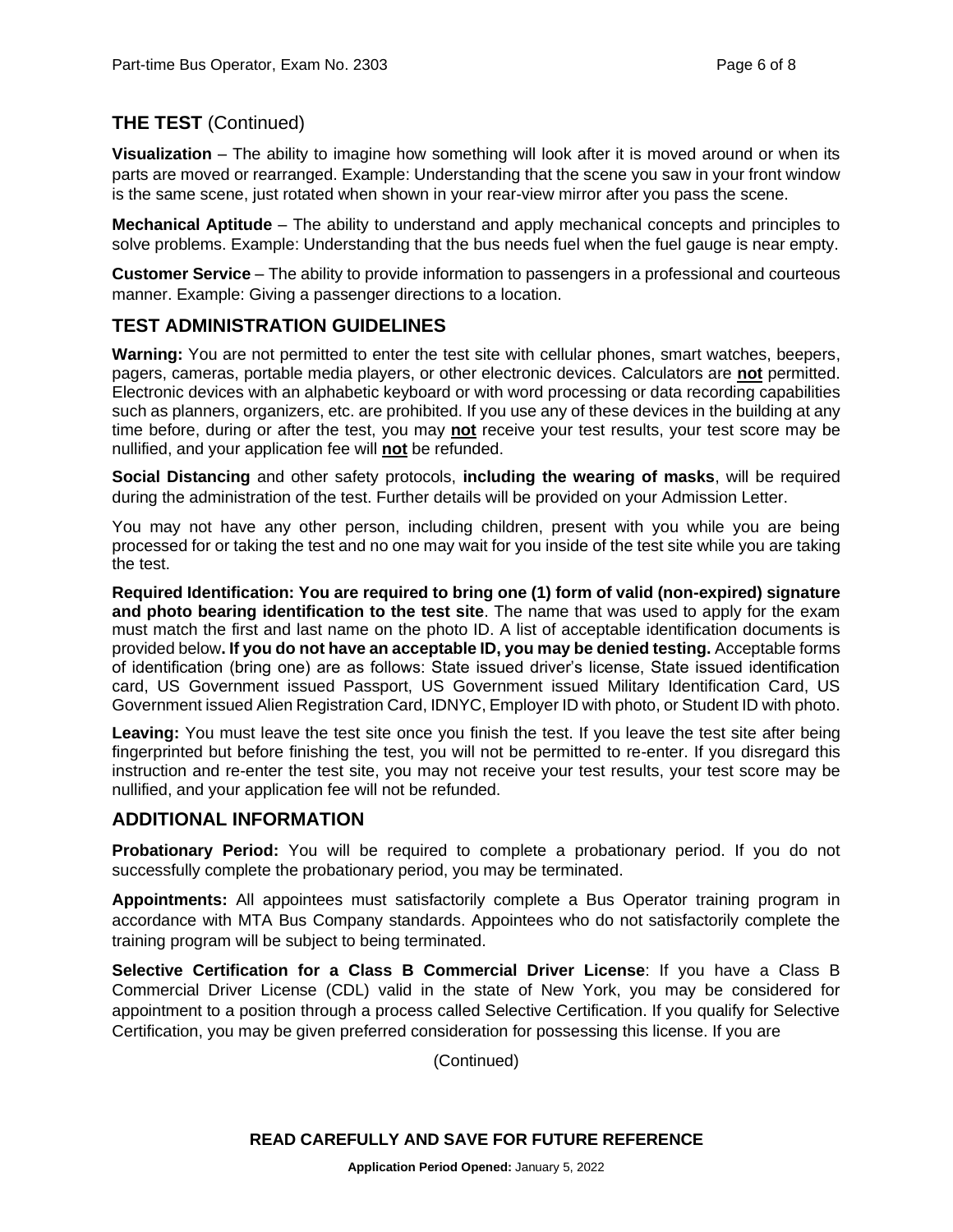# **ADDITIONAL INFORMATION** (Continued)

appointed through a Selective Certification, you must maintain this license for the duration of your employment in this title. After the application period, you will receive a link via email to indicate your interest in the Selective Certification. If you have the Class B Commercial Driver License (CDL) valid in the State of New York, complete the entire form. Your license will be checked at the time of consideration for appointment.

The above Selective Certification requirements may be met until the list is established. If you meet this requirement by then, please submit a request by email to [examsunit@nyct.com](mailto:examsunit@nyct.com) or mail to the address in the "Correspondence" section below. Please include the examination title and number, your social security number, and the Selective Certification you are requesting in your correspondence.

# **SPECIAL ARRANGEMENTS**

**Special Test Accommodations:** If you plan to request an alternate test date due to your religious observance or special testing accommodations due to disability, please follow the instructions included in the Special Circumstances Guide, which is accessible online at [http://web.mta.info/nyct/hr/forms\\_instructions.htm](http://web.mta.info/nyct/hr/forms_instructions.htm) and will be attached to this Notice of Examination during the application period. An alternate test date due to religious observance must be requested no later than 15 days prior to the date on which multiple-choice testing is expected to begin. Special testing accommodations due to disability must be requested no later than 30 days prior to the date on which multiple-choice testing is expected to begin.

**Make-Up Tests:** You may apply for a make-up test if you cannot take the multiple-choice test as scheduled for any of the following reasons:

- 1. Compulsory attendance before a public body; or
- 2. On-the-job injury or illness caused by municipal employment where you are an officer or employee of the City; or
- 3. Absence from the test within one week after the death of a spouse, domestic partner, parent, sibling, child, or child of a domestic partner where you are an officer or employee of the City; or
- 4. Absence due to ordered military duty; or
- 5. A clear error for which MTA New York City Transit is responsible; or
- 6. A temporary disability, pregnancy-related, or child-birth related condition preventing you from taking the test (see the Special Circumstances Guide's Disability section for details).

To request a make-up test, submit your request with supporting documents (as attachments) by email to [examsmakeups@nyct.com](mailto:examsmakeups@nyct.com) or by mail to the address in the "Correspondence" section below as soon as possible. Unless otherwise specified in the DCAS General Examination Regulations, makeup test requests and supporting documentation must be submitted no later than one week following the close of the application period (see the first page of this Notice of Examination), or, if a circumstance above arises after that date, within one week following the occurrence.